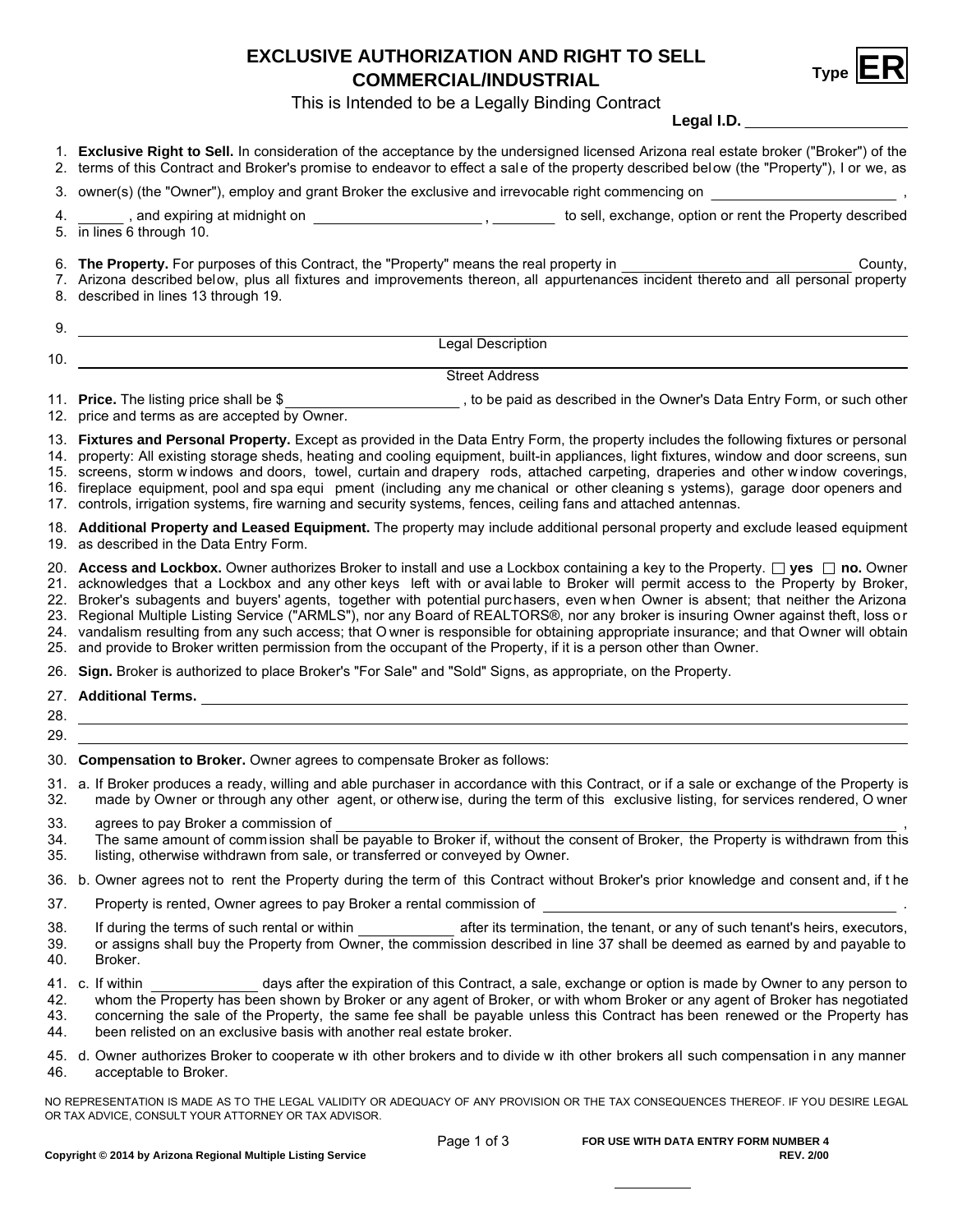- 47. e. Owner will instruct the escrow company to pay all such commissions to Broker as a condition to closing and irrevocably assigns
- 48. Owner's proceeds to Broker at close of escrow to the extent necessary therefor. If completion of the sale is prevented by default of
- 49. Owner, or with the consent of Owner, the entire fee shall be paid directly by Owner. If the earnest deposit is forfeited for any other
- 50. reason, Owner shall pay a brokerage fee equal to one-half of the earnest deposit, provided such payment shall not exceed the full
- 51. amount of the fee. N othing in this paragraph shall be constr ued as l imiting applicable provisions of l aw relating to when
- 52. commissions are earned or payable.

**TERMS ON REVERSE.** THE TERMS AND CONDITIONS ON THE REVERSE SI DE HEREOF PLUS ALL INFORMATION ON THE 53. DATA ENTRY FORM ARE INCORPORATED HEREIN BY REFERENCE. 54.

55. **Receipt of Copy.** Broker and Owner acknowledge receipt of a copy of this Contract.

56. COMMISSIONS PAYABLE FOR THE SALE, LEASING OR MANAGEMENT OF PROPERTY ARE NOT SET BY ANY BOARD OF 57. REALTORS® OR MULTIPLE LISTING SERVICE OR IN ANY MANNER OTHER THAN BY NEGOTIATION BETWEEN THE 58. BROKER AND THE CLIENT.

| 59. |              |          |       |
|-----|--------------|----------|-------|
|     | Owner        | Address  | Date  |
| 60. |              |          |       |
|     | <b>Jwner</b> | City/Zip | Phone |

61. In consideration of Owner's representations and promises in this Contract, Broker agrees to endeavor to effect a sale, exchange ,

62. option or rental in accordance with this Contract and further agrees to file this listing for publication by a local Board of REALTORS® 63. and dissemination to the Users of ARMLS.

| 64. |                           |                    |                          |       |  |
|-----|---------------------------|--------------------|--------------------------|-------|--|
|     | Listing Office            | By (Signature)     |                          | Phone |  |
|     | 65. Accepted by:          |                    |                          | Date: |  |
|     |                           | Broker             |                          |       |  |
|     | 66. Broker's File/Log No. | Manager's Initials | <b>Broker's Initials</b> | Date: |  |

Board of R EALTORS®, which is a member of AR MLS. This listing 68. information will be provided to ARMLS to be published and disseminated to its Users. Broker is authorized to offer subagency and to 67. Multiple Listing Service. Broker is a member of a local

69. appoint subagents and to report the sale, exchange, option or rental of the Property, and its price, terms and financing, to a local 70.  $\,$  Board of REALTORS® for dissemination to and use by authorized ARMLS Users and to the public.

71. **Role of Broker.** Owner acknowledges that B roker is not responsi ble for the custody or conditi on of the Property or for its 72. management, maintenance, upkeep or repair.

73. **Title.** Owner agrees to furnish marketable title by warranty deed and an Owner's policy of title insurance in the full amount of the 74. purchase price.

## 75. **Cooperation by Owner.**

- 76. a. Owner agrees to make available to Broker and prospective purchasers all data, records and documents pertaining to the Property. 77. As soon as practicable after a purchase contract has been executed, O wner also agrees to provide to the buyer copies of all
- 78. 79. unrecorded leases, restrictions, notes, li censes, agreements, w arranties and permits affecting the premi ses or the use or occupancy thereof and a list of ail tenants, deposits, rents and expenses.
- 

80. b. Owner agrees to allow Broker, and any other broker who is a subagent of Broker to show the Property at reasonable times and 81. upon reasonable notice and to commit no act which might tend to obstruct Broker's performance hereunder. Owner shall not deal

82. directly with any prospective purchaser of the Property during the term of this Contract and shall refer all prospective purchasers

83. to Broker during the term hereof. O wner agrees to cooperate w ith Broker on any offers to purchase the Property. Owner also

- 84. 85. authorizes Broker to permi t a br oker who is a buyer's agent to show the P roperty at such times and on such terms as are acceptable to Owner or Broker.
- 86. **Warranties by Owner.** Owner represents and warrants, as follows:
- 87. a. Owner is the Owner of record of the Property and has full authority to execute this Contract.
- 88. b. All information concerning the Property in this Contract, including the Data Entry Form, or otherwise provided by Owner to Broker
- 89. or any purchaser or prospective purchaser of the Property is, or will be at the time made, and shall be at the closing, true, correct
- and complete. Owner agrees to noti fy Broker promptly if there is any material change in such information during the term of this 90.
- Contract. 91.
- 92.  $\,$  c. Except as otherwise provided in this Contract, Owner warrants that Owner shall maintain and repair the Property so that, at t he
- earlier of possession or the close of escrow: the property shall be at least in substantially the same condition as on the effective 93.
- date of this Contract; the roof will be water-tight; all heating, cooling, plumbing and electrical systems and built-in appliances will 94.
- be in w orking condition; and if the P roperty has a sw imming pool and/or spa, the motors, fil ter systems (and heaters, if so equipped) will be in working condition. Owner warrants that prior to the close of escrow, payment in full will have been made for all 95. 96.
- labor, materials, machi nery, fixtures or tools furnished w ithin the 120 days immediately preceding the cl ose of escrow in 97.
- connection with the construction, alteration or repair of any structure on or i mprovement to the Property. Prior to the close of 98.
- escrow, Owner shall grant the purchaser or purchaser's representatives reasonable access to enter and inspect the Property. 99.

NO REPRESENTATlON IS MADE AS T O THE LEGAL VALIDITY OR ADEQUACY OF ANY PROVISION OR THE TAX CONSEQUENCES THEREOF. IF YOU DESIRE LEGAL OR TAX ADVICE, CONSULT YOUR ATTORNEY OR TAX ADVISOR.

Produced with zipForm® by zipLogix 18070 Fifteen Mile Road, Fraser, Michigan 48026 www.zipLogix.com